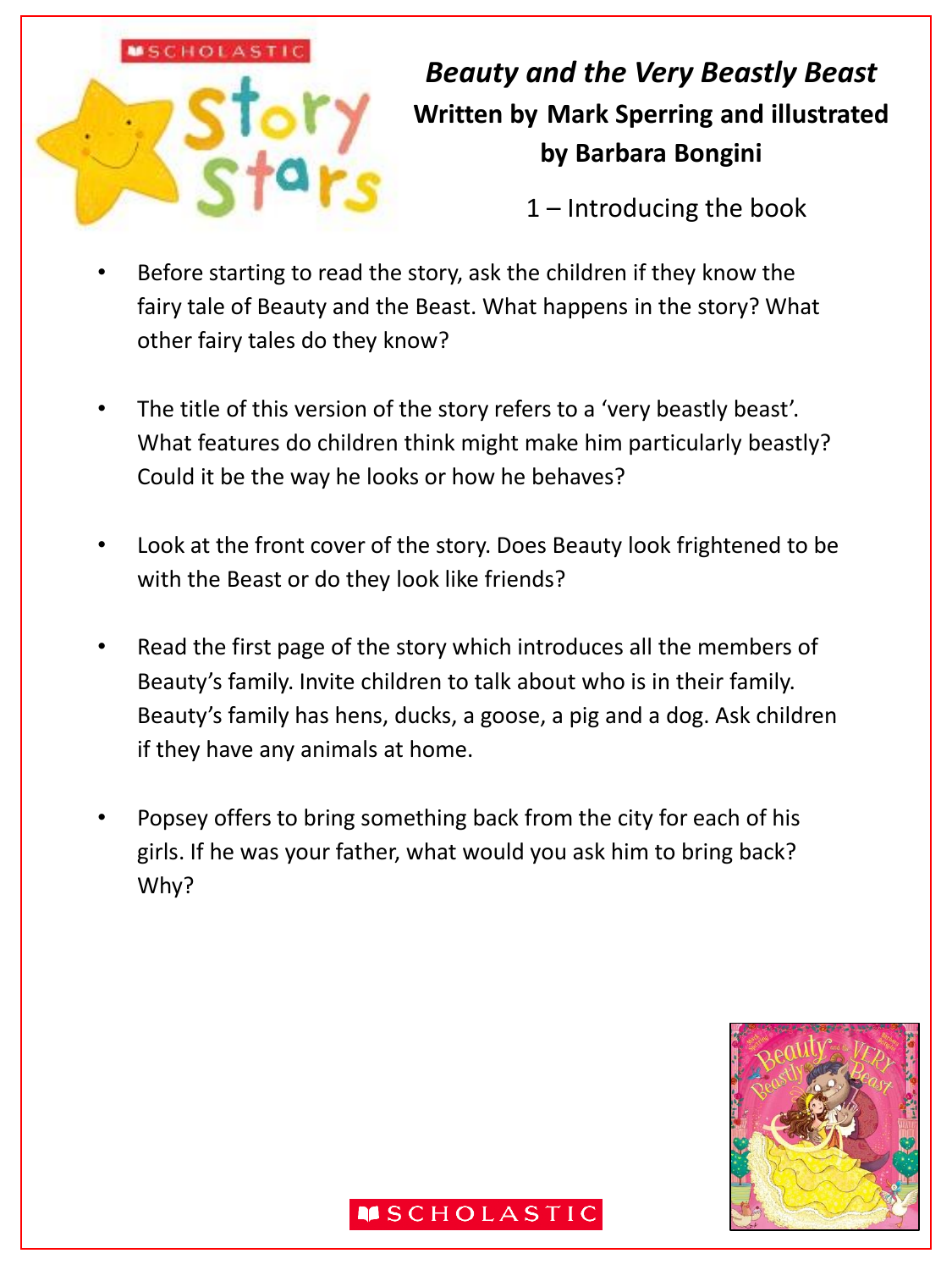

# *Beauty and the Very Beastly Beast* **Written by Mark Sperring and illustrated by Barbara Bongini**

1 – Introducing the book

- Talk about why it was a problem for Popsey to pick the rose from the Beast's garden. Explore concepts of stealing. Do you think the Beast might have let Popsey pick a rose if he had asked permission?
- Imagine you are Beauty. How do you think you might feel setting off to go and live with the Beastly Beast? What might be going through your mind?
- Children could then write postcards home in role as Beauty, telling her family about life with the Beast. The illustrations in the story show time passing – what season is it when she is writing? What adventures has she had? Is she enjoying herself?

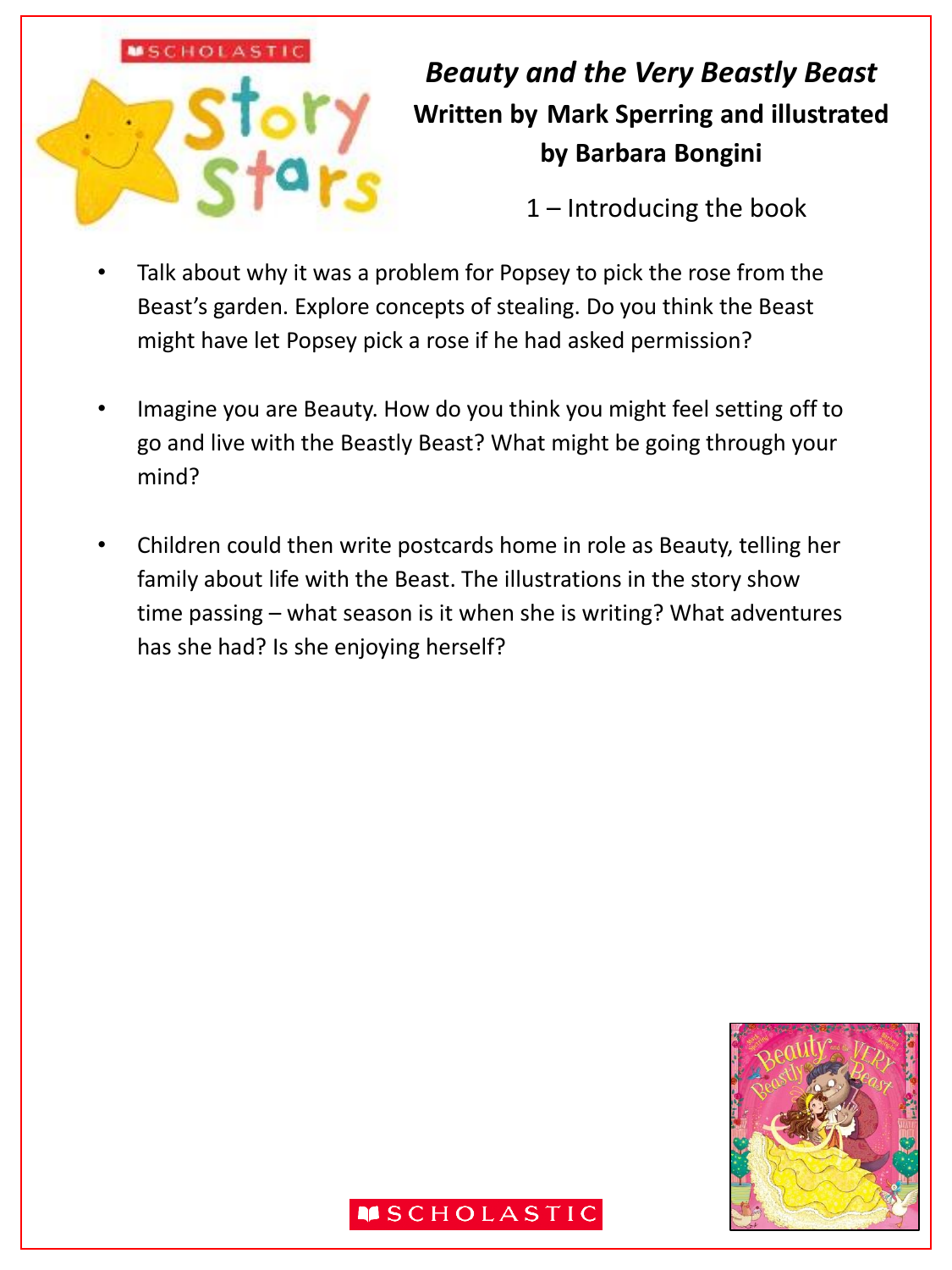# **MSCHOLASTIC**

# *Beauty and the Very Beastly Beast* **Written by Mark Sperring and illustrated by Barbara Bongini**

2 – Say it with flowers

- The Beast's garden is his pride and joy. Encourage children to plant seeds or plants in an outside area. Look at the different parts of a flowering plant and what job each part does. Children can use this understanding to label a picture of a plant. If children take responsibility for watering their plants over time, they will understand how the Beast felt when Popsey stole the rose.
- Ask children to imagine they are Beauty, picking flowers from the Beast's garden to help her remember him when she returns to her family. Show them how to press a selection of flowers, leaves, grasses and rose petals (pansies and daisies work particularly well). Ensuring they are completely dry, place the flowers face down between sheets of blotting paper. Weight down with heavy books and leave for at least two weeks. These pressed flowers can be used to make attractive flower pictures: Create a frame from a cardboard box and paint the cardboard in a bright colour. Tape a sheet of cling film, pulled taut, across the back of the frame. Arrange the pressed flowers, leaves and grasses on the cling film, fixed in position with clear tape, and then fix another sheet of cling film over the top.